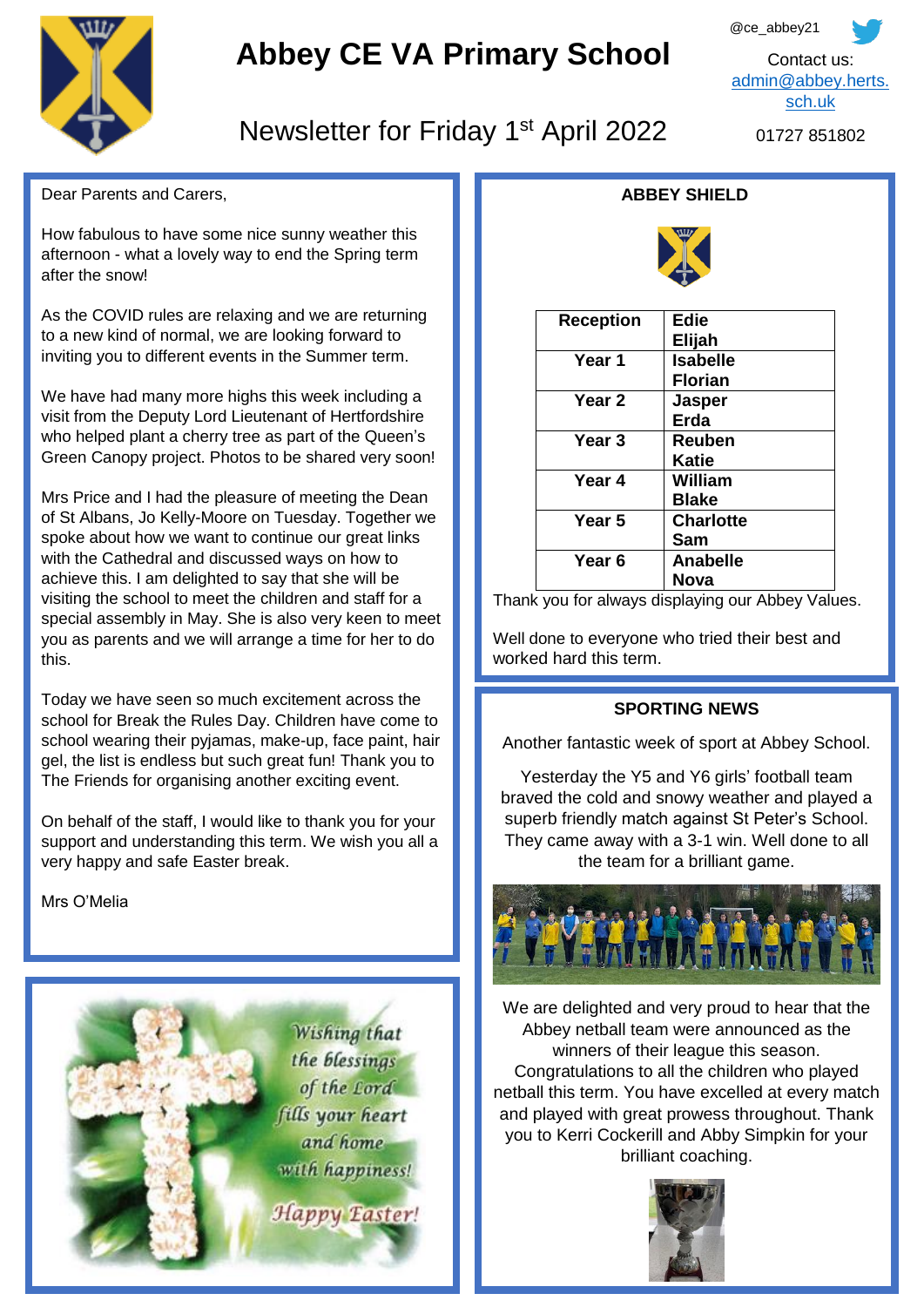### **MESSAGE FROM MR MORGAN**

Please find below information on our Easter Holiday Club that is now fully up and running. We hope your families are able to join us during the next two weeks FUN filled sport EGGstravaganza!!

[https://footballs-future.com/product-category/holiday](https://footballs-future.com/product-category/holiday-clubs/)[clubs/](https://footballs-future.com/product-category/holiday-clubs/)

Amazing facilities such as basketball/ netball hoops, 7-aside & 5 a-side grass pitches, large indoor hall, table tennis tables, outdoor MUGA, 4 tennis courts on offer in Ware and St Albans.

Limited places are available each day to enable the best quality coaching. Children will have the choice of multi-sports or football and can swap whenever they want.

Sports may change depending on the weather, however footballers will be guaranteed plenty of matches and practice lots of skills to help them improve as players.

Multi-sports activities-

# **Archery Badminton Dance**♀️ **Gymnastics**

## **Basketball & Benchball** ⚽️ **Football Tennis**

## ♂️ **Dodgeball & Handball Table Tennis**

A few things to note:

**Appropriate Age** - OFSTED states that **NO child of nursery age or younger should attend** a full day's sports camp. Exceptions may be made to families requesting half days. Please contact [info@sports](mailto:info@sports-future.com)[future.com](mailto:info@sports-future.com)

**Parking** - Free parking at Marlborough Academy in the bays provided. Please follow the signs to the Sports Hall whilst on foot and keep to the left of the main school building next to the field. Please be mindful of any building work. For St Catherine's please drive up to the school's main gates and park in any space. Drop off is at the front of the school.

**Drop Off/ Pick Up** - Drop off is anytime from 08:30 to 9:00 and pick up time is 15:30. Each day we have an awards presentation from 15:20 to 15:30

**Equipment /Clothing** - Trainers and tracksuit are fine, moulded football boots (optional) **NO METAL STUDS**, indoor footwear when muddy outside, shin pads (especially the older children 6-8yrs), water bottle and packed lunch. Multi-sport children need trainers and do not require shin pads.

**Spectators -** We encourage the children to be independent but happy for parents to stay for a while if your child is unsettled or a bit nervy. Parents can spectate in the afternoon anytime after 14:45.

## **PARENT VOLUNTEERS**



At Abbey School we welcome parent and carer volunteers into our school. Next term we are offering an induction meeting for parents/carers who would like to volunteer to help children with their reading.

Sometimes, there will be a call-out for people with particular skills to help out in school. At other times of the year we may also ask for help with ad hoc activities such as school trips, cooking, or sharing stories from other countries.

We are very keen to sign up parent helpers who are able to commit to coming into school regularly, for example for one hour (or more) every week.

Please note that we do not encourage parents to volunteer in the same year group as their child.

## **How to go about volunteering?**

To express your interest and to find out more details please contact the school office.

### **Volunteers Induction and DBS Checks**

All regular volunteers will be asked to attend an induction session and undergo a Disclosure and Barring Service Check (DBS), paid for by the school.

Our child safeguarding procedures at Abbey School mean that all regular volunteers have to provide us with references, complete statutory and safeguarding checks. Keeping our children safe is the most important thing.

Once you complete your induction and receive a DBS clearance, we will then allocate you to the class you will be helping in.

We look forward to hearing from you.



**Happy Birthday to:**

**Luisa Chloe**